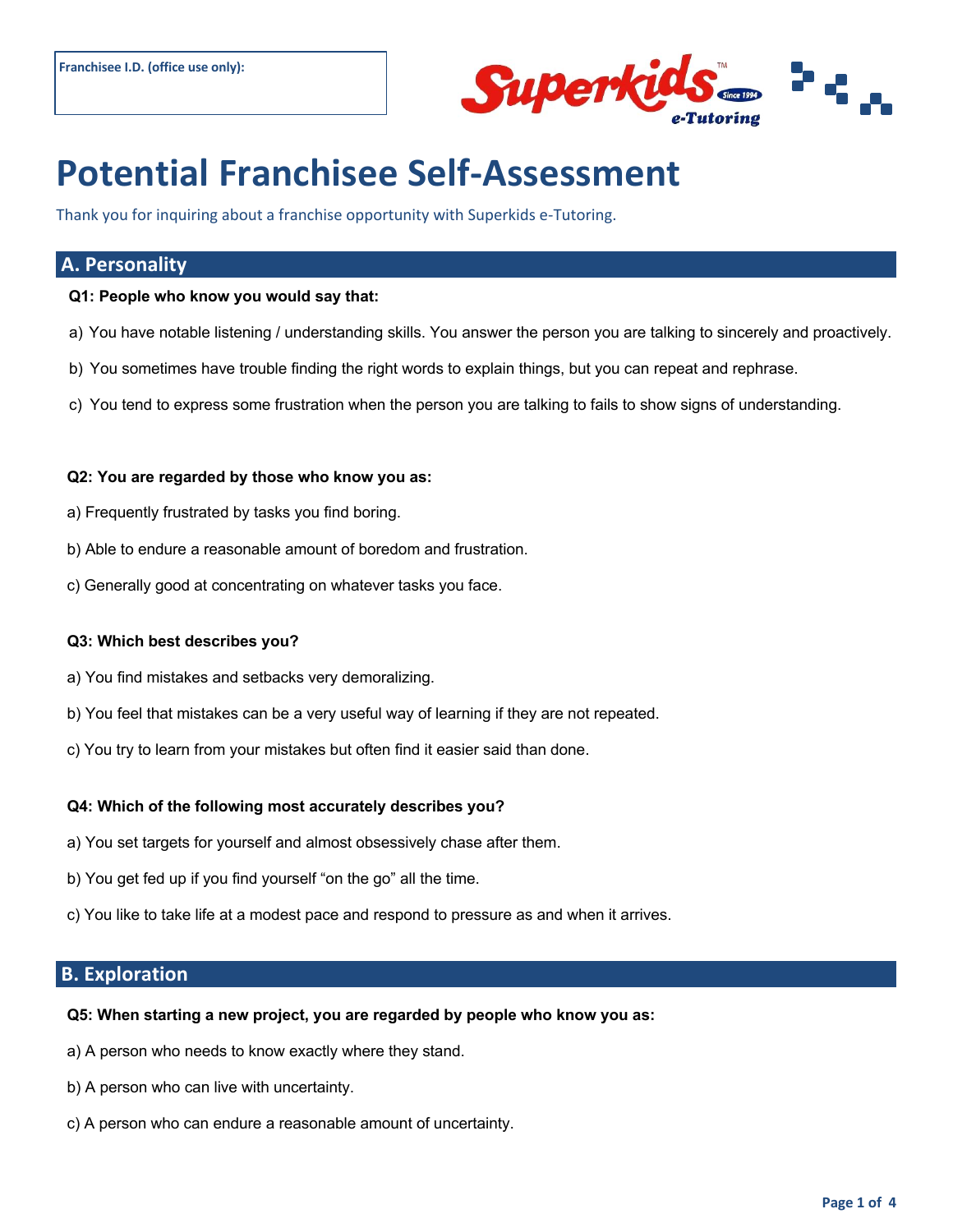#### **Q6: Which of the following best describes you?**

- a) To get a job done properly, you must do it yourself.
- b) Delegation allows you to spend more time doing what you are best at.
- c) Delegation is a necessary evil.

## **Q7: It usually pays off to:**

- a) Take a long-term (3 to 5 years) view of things.
- b) Jump on an opportunity when it arises.
- c) Adopt the medium-term (2 months 3 years) view.

## **Q8: Which of the following best describes you?**

- a) You find it almost impossible to make tough decisions, particularly if they involve people.
- b) You can make tough decisions, when necessary, but it takes a lot out of you emotionally.
- c) You see tough decisions as a fact of life you don't necessarily enjoy them but, on occasions, see no alternative.

# **C. Business / Computer Ability**

## **Q9: Which best describes your business experience:**

- a) I have previously owned a business or franchise.
- b) I have worked in a company for several years.
- c) I have no formal business experience but have lots of interest.

# **Q10: Rank your abilities from the strongest (8) to the weakest (1):**

| a) Entrepreneurship         |  |
|-----------------------------|--|
| b) Public Relations         |  |
| c) Front desk / Reception   |  |
| d) Administration           |  |
| e) Management               |  |
| f) Marketing                |  |
| g) Sales                    |  |
| h) Accounting / Bookkeeping |  |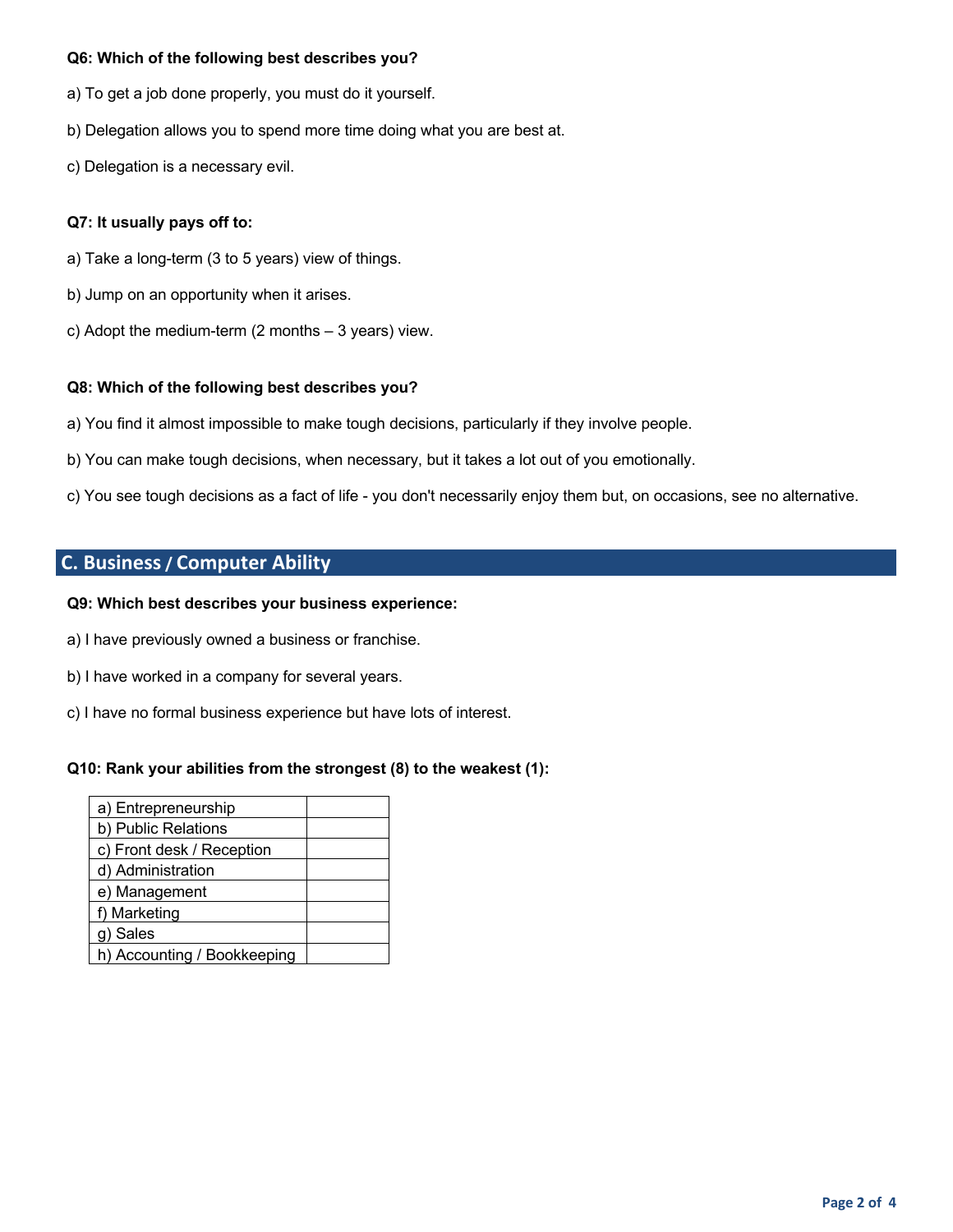#### **Q11: Which best describes your computer skills?**

- a) You are very comfortable using the computer (Microsoft Office, paint, social media, email, etc.).
- b) You are somewhat comfortable using the computer (Microsoft Office, paint, social media, email, etc.).
- c) You are not very familiar with the computer but are willing to learn.
- d) You just can't deal with computers… It's not you, it's them!

# **D. Teaching ability**

#### **Q12: What is your experience related to education:**

- a) As a paid tutor.
- b) As a teacher (daycare, primary or secondary).
- c) I have no experience in teaching, but I am willing to learn.
- d) As a volunteer tutor.

## **Q13: From 1 (low) to 5 (high), rate your knowledge in each of the following subjects:**

|        | Math | French | English |
|--------|------|--------|---------|
| G1-G4  |      |        |         |
| G5-G8  |      |        |         |
| G9-G12 |      |        |         |

# **E. Superkids E-Learning Method**

#### **Q14: Your reason / motivation for choosing Superkids as a franchise is:**

- a) My child or my friends' child was in Superkids.
- b) I heard through friends or relatives / advertisement / our website.
- c) I have interests in education and believe in e-learning potential.
- d) Superkids offers an opportunity to open a franchise in the education market.

#### **Q15: Which statement do you agree with**

- a) E-learning is the best learning method of our generation because it combines new technologies to traditional learning.
- b) E-learning is a sharp tool offering efficient, individual, and immediate solutions to student's academic needs.
- c) E-learning is a feasible alternative replacing one-on-one tutoring.
- d) E-learning is very similar to traditional classroom learning.